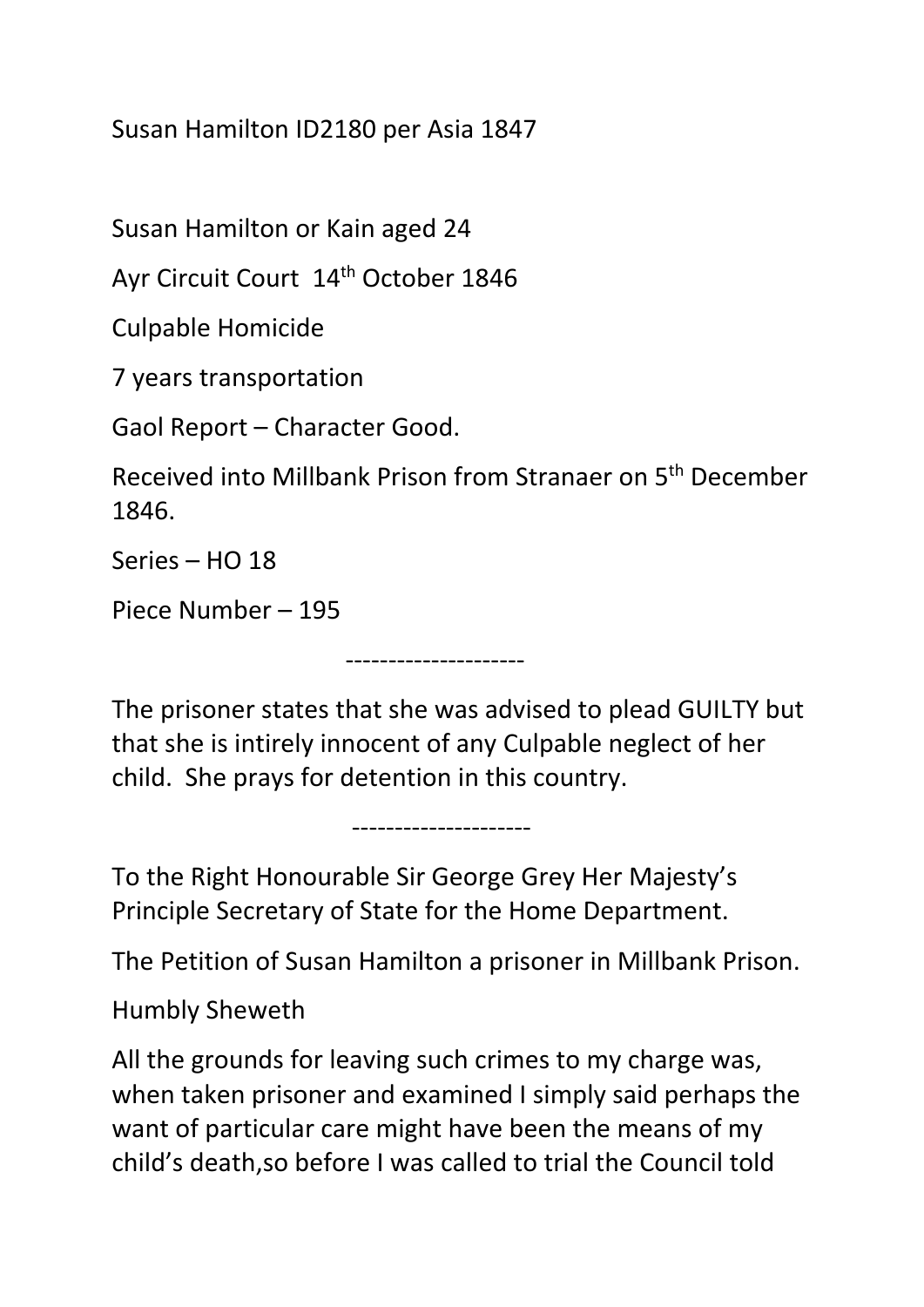me that owning to me saying so I would be condemned and that I had better plead guilty to Culpable Homicide so accordingly I took his advice and I got the painful sentence of seven years transportation. I never meaned to say that I was the cause of my infants death, by wilful neglect. I do truely certify that if neglect really was the reason of its death it was by accident. I think it consists with reason at the end of six days after being delivered I was ratherly unable , onboard the ship of taking very particular care that an infant of its weakness required, needessity was the reason of my venturing to go home so soon but I shall confess the truth after I found that it really was dead I am guilty of trying to conceal the dead body of my child. And had I been imprisoned according to law for concealment I would acknowledged justly deserving. I never broke the just laws of my country before, neither have I been in the habit nor practice of committing such aggravating sin until this unhappy time, I have been religiously trained by pious respectable parents all who are in life now sadly mourns both on account of my grevious sin and also for my present situation, and surely in every respect I this day much more lament. I humbly beg your Honour would please take my case into consideration and do not put me away altogether out of Britain but if spared let my punishment be imprisonment until such times as it might please your Honour to grant my liberty that I once more have an opportunity of doing well in my native land amongst my affectionate respectable friends who would willingly receive me. And I do promise with humble dependence upon Divine Aid, to redeem my character that it may be for my future welfare to which I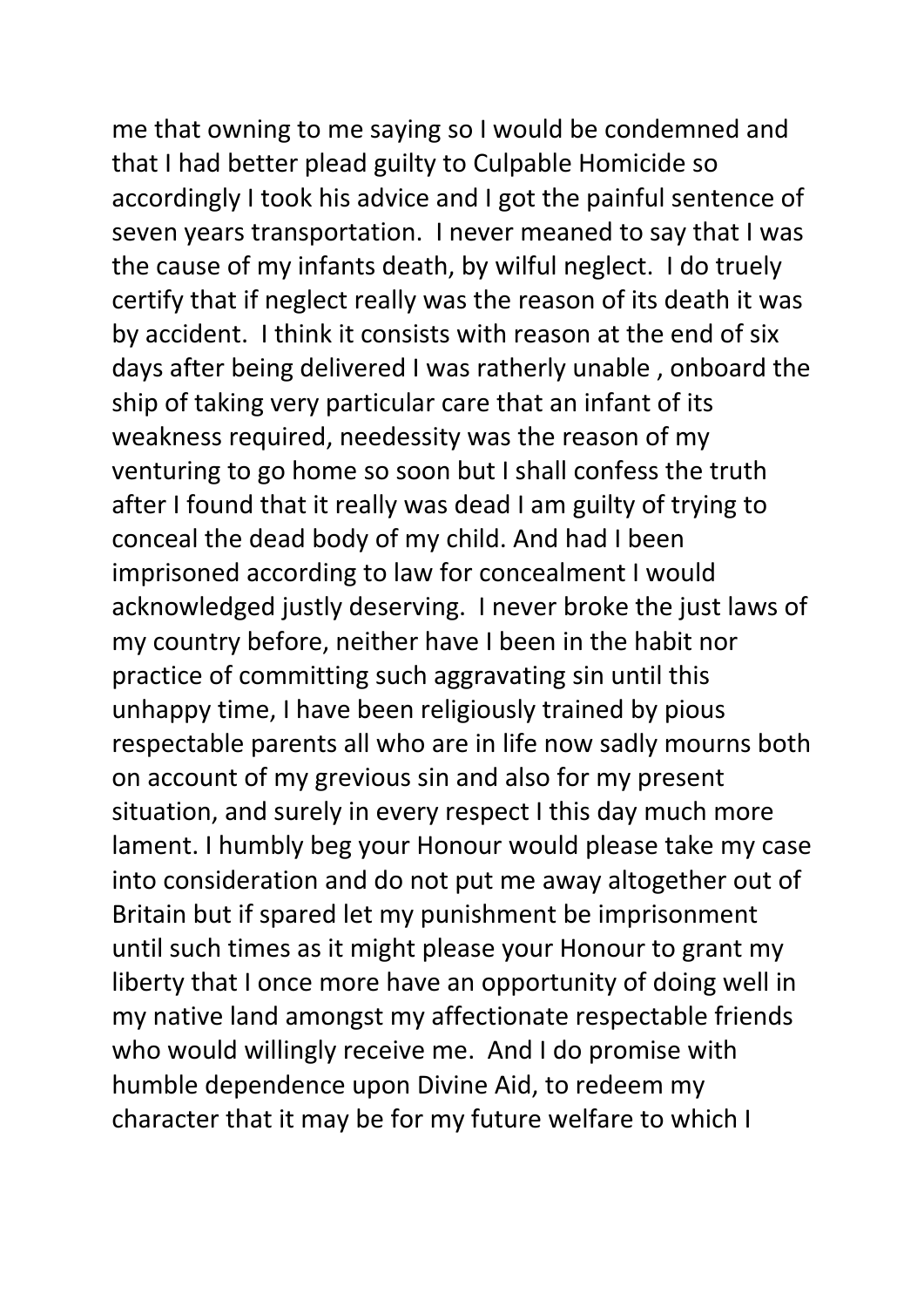have neglected. Should it please your Honour to grant my request your Petitioner will ever pray.

Susan Hamilton

Declaration of Susan Hamilton or Kain

At Stranraer the 14<sup>th</sup> day of June 1846

In the presence of Alexander McDouall Esq. one of her Majesty's Justices of the Peace for the County of Wigtown.

Compeared Susan Hamilton or Kain (wife of John Kain, Cook on board Her Majesty's Steam Vessel "Firefly" residing at Hobbs Point South Wales) and at present residing at Stranraer, Parish of Stranrear and County of Wigtown, who being duly admonished and cautioned, and thereafter examined and interrogated declares as follows:

*I am a native of the Parish of Wigtown, am 23 years of age, married and have no family. I sometime ago became pregnant to William Agnew, Hostler at the Buckshead, Stranraer, and I went from home, passing under a false name, that I might have the child unknown to my husband, I was delivered in Ayr by Dr. Ronald of a female child on Saturday week past. I returned to Stranraer by the Albion Steam Boat yesterday, carrying the child under my plaid. The people on board the boat gave me whiskey, and I did not take proper care of the child, which was weakly, having been borne before its time – six weeks before its time. I shewed the child to Esekial Bates, who said he thought it was dead. After I landed at Stranraer I had occasion to go back to the Steam Boat for a little shawl which I had forgot in the Pilot's Room. I got the shawl, and I then discovered that the child was dead. There was no person near me when I made this*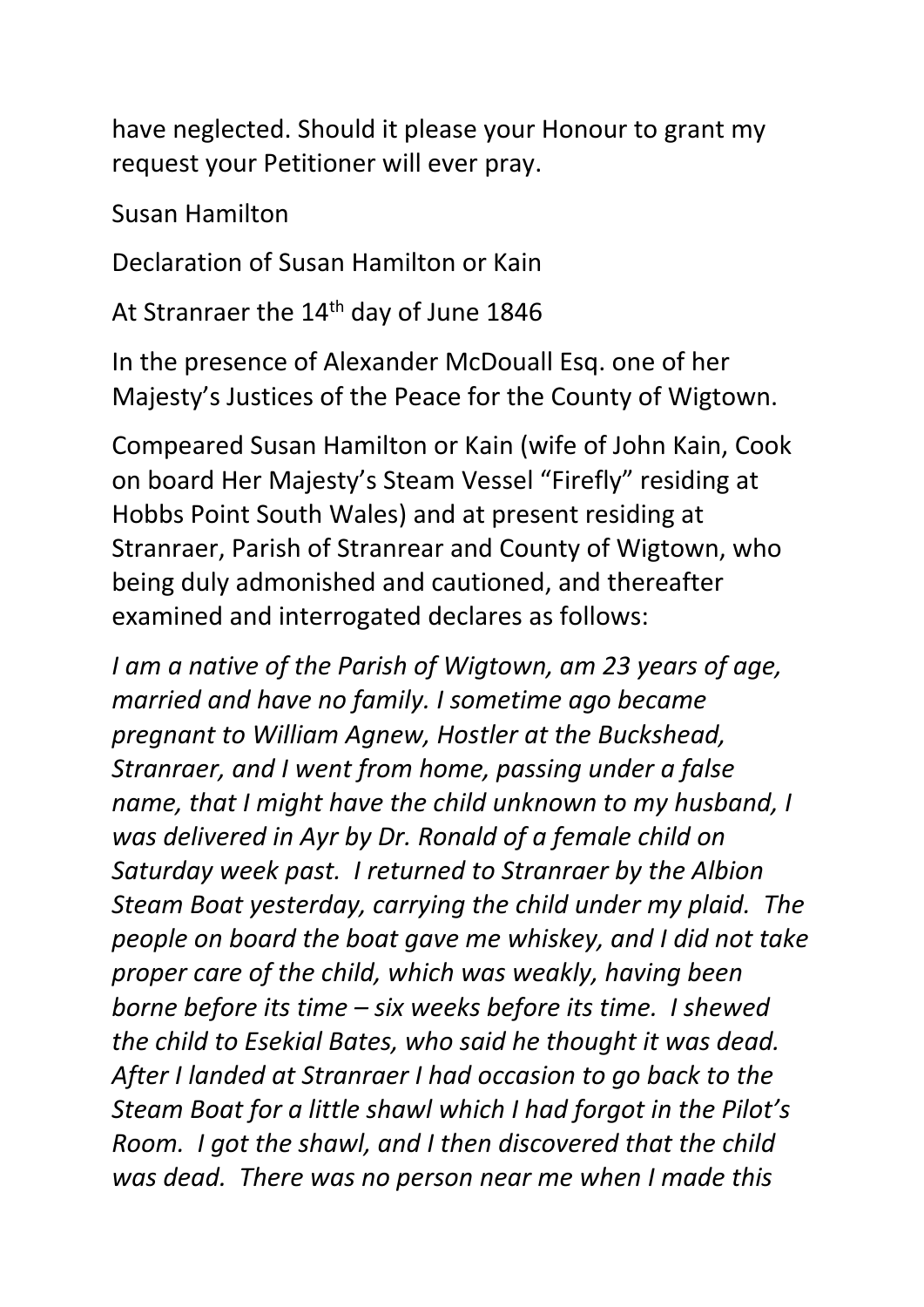*discovery and I thought to myself that it would be no sin to throw it into the sea as it was dead, and I accordingly did so at the Quay of Stranraer. The child was not properly dressed when I left Ayr, and it dropped out of its clothes after I landed at Stranraer. I saw the child today, in the possession of Superintendent Mann. I wish to explain that I did not take the child out of the shawl when Bates looked at it. He merely lifted the corner of my plaid, looked in at the child's face, and said her thought that it was dead. I said that it was not, but I did not say that it was my child, for I wished to conceal that, intending to give the child to its father when I reached Stranraer. All which I declare to be the truth.*

(signed)

Susan Kain

A McDouall JP

Alex McNeal Laird

Murd. Jeffery

------------------------

Crown Appeals Chambers

Edinburgh

9th March 1847

My Lord

I beg leave to return to your Lordship the Petition of Susan Hamilton convicted of Culpable Homicide at Ary last Circuit, praying for mitigation of her sentence, and, having inquired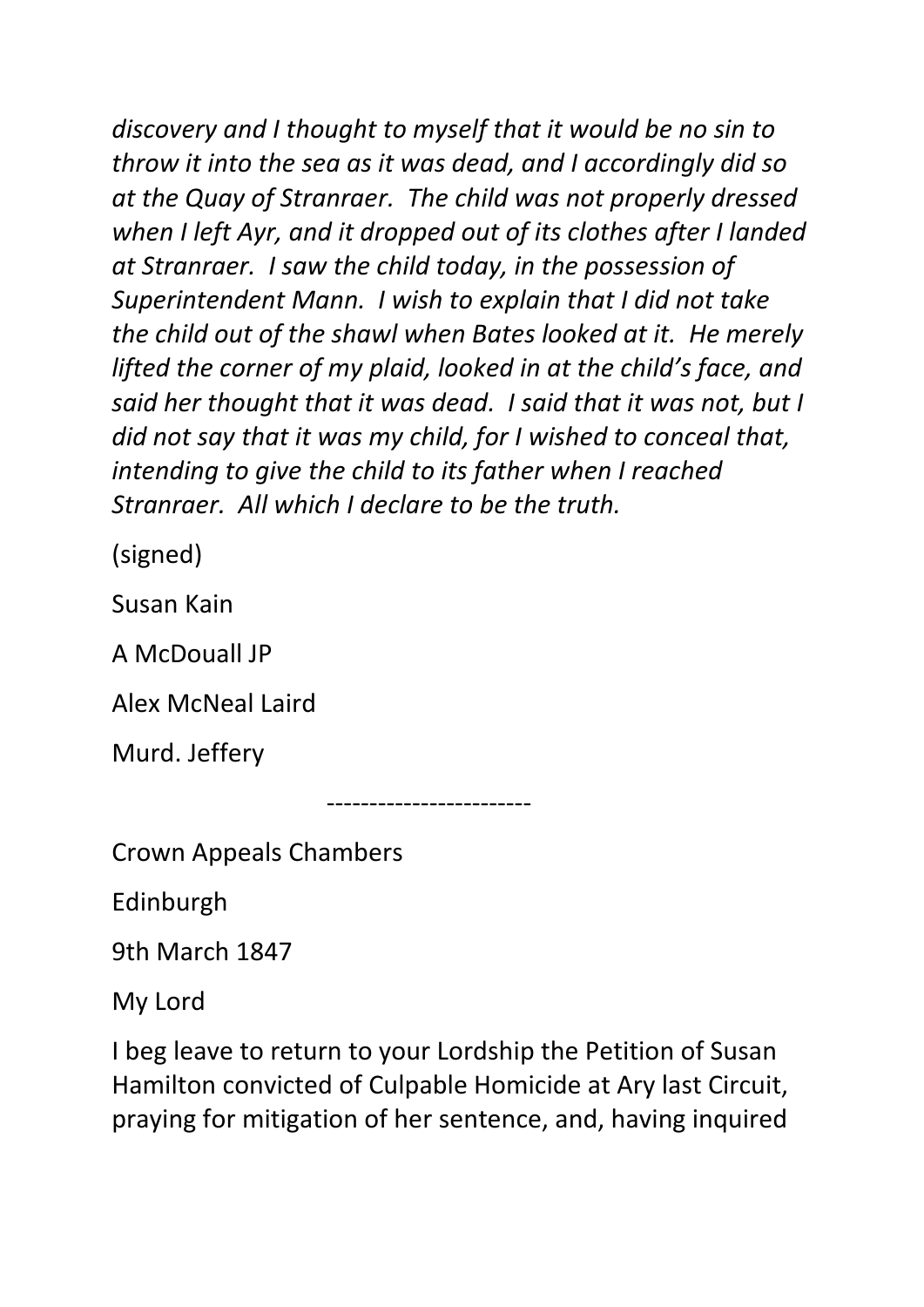into her case, and advised with Mr Deacs, the Crown Counsel who had charge of it, I have to report as follows:

The Prisoner was indicted alternatively for murder, or Culpable Homicide of her own child. She pled guilty to the minor offence and in the opinion of Crown Counsel was well advice in so doing as if the trial had proceeded, he thinks it would probably have resulted in a severe sentence. Your Lordship had been previously consulted as to the propriety of the Crown accepting such a plea, if offered, and it was accepted under your Lordships instructions.

No explanation having been made to the Court on her behalf, Crown Counsel voluntarily suggested the possibility of the child having been smothered through mere neglect, while the prisoner was in a state of intoxication, being by far the most favourable supposition which it was possible to make for her: and thereupon the Court though apparently with some hesitation, restricted the period of transportation to the term of seven years.

The child of whose culpable homicide the prisoner was convicted was admittedly not her husbands, the prisoner having left him, with the view of concealing its birth, and in Crown Councils opinion there existed strong grounds for suspecting that she had dropped it, into the sea, when returning, and probably while under the influence of ardent spirits.

But assuming this suspicion to be well founded I am informed by Crown Counsel who had charge of the case, that it, notwithstanding, was and is his impression that the prisoner of habitually temperate, might under favourable